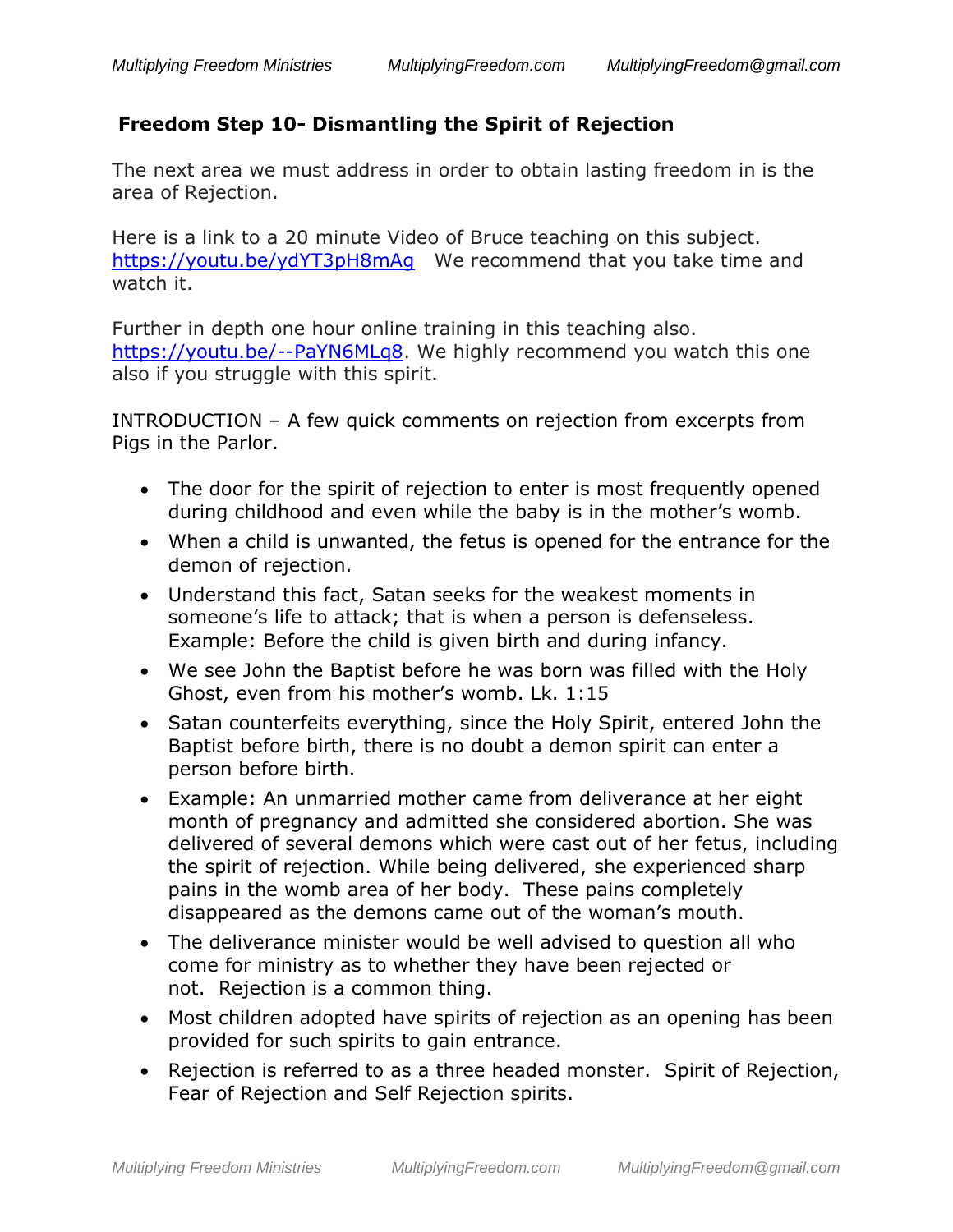- Self-Rejection: These demons are evidenced in the person's inability to give or receive love or to give love to others.
- Such rejected people become fearful of close relationships for fear of further hurt.
- He is afraid to accept the love of others, holding himself aloof and opens the way fear of rejection.
- Self-Rejection comes along to add to one's torment.
- This person feels that he is rejected by others and will begin to think that something is wrong with him why other people don't like him.
- He turns his thoughts inward and begins to hate himself for what he is, that is self-rejection.

## **REJECTION LIST OF SCRIPTURE**

- **Matt. 5:3** (Rejected are "poor in spirit") Do you feel poorly**?**
- **Matt. 5:43**-44 (Love your enemies) Would solve a lot of your problems!
- **Rom. 12:3** (Not to think of himself more highly) Would not get rejected**!**
- **I Cor. 10:12-13** (Take heed lest he fall) Pride Ego Vanity
- **II Cor. 5:14-**15 (Not live unto themselves) Be generous and think of others!
- **Eph. 6:4** (Fathers do not provoke children) Not the mothers!
- **Phil. 4:8** (Think on these things)
- **James 1:5-8** (Double-minded man) Will not receive anything from God!
- **I Peter 4:12** (Fiery trial) We go through many trials!

## **CHARACTERISTICS OF REJECTION** (The Power of Love Overcoming Rejection)

- **Hunger for power.**
- Causes you to seek power in job, family or ministry in order to be accepted and look good to others and Jesus.
- Has religious ambition.
- Over achiever, perfectionist.
- **Strives for recognition through accomplishments.**
- Wants to be in control.
- You do not want to be vulnerable to being rejected.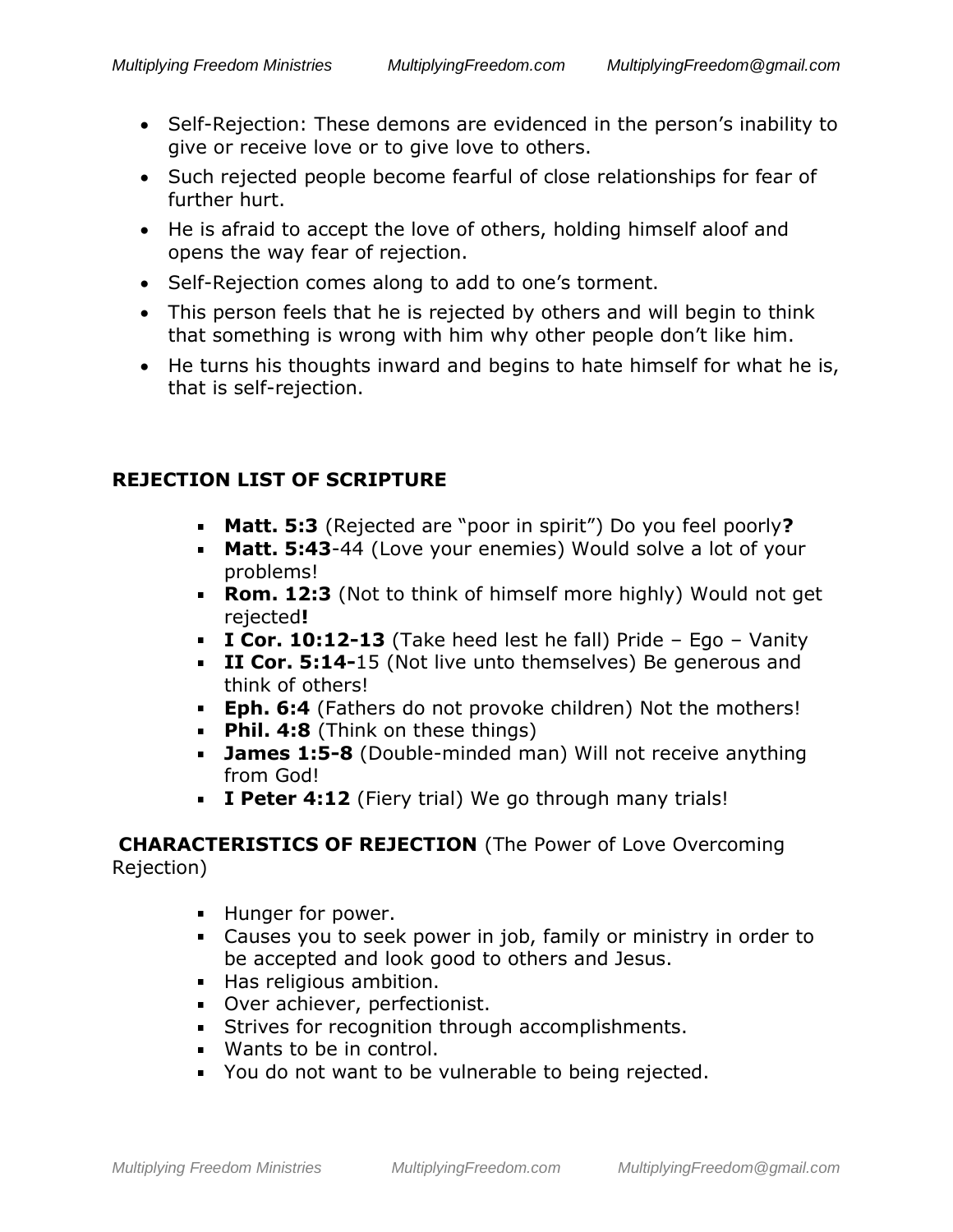- Has a roller coaster ride in Christian walk. One day up and one day down.
- Self-justification. Feels like you are being rejected if someone criticizes you or you make a mistake.
- **EXEC** Cannot see the truth of God's Word.
- There is a cloud over your mind that says God does not love me anyway which causes you not to receive the revelations of truth.
- Causes you to commit adultery or fornicate. You are looking for love from anyone or anything because you are starving for the true love of Jesus.
- Cannot accept the love of Jesus or anyone else fully. You can just let others get so personal in fear of being hurt again, including Jesus.
- Can't seem to forgive yourself or others from past hurts, mistakes or sin.
- Causes you to have a spirit of unbelief and doubt towards the  $\mathbf{r}$ truth; it also lets the spirit of hatred and bitterness come in with it.
- You cannot see rejection working in you.
- Your mind is seared over to the truth.
- Causes you to speak negative things about yourself. Because you cannot see or receive the full love of Jesus and you do not love yourself.
- Causes anger, strife and murder to come in.
- You do not have peace because of fear of being rejected so you act out in anger and even rage at times because you are subconsciously mad at God.
- Causes you to receive a Jezebel spirit or a spirit of control.
- The spirit of rejection will bring in a spirit of control to work with it because it is afraid if it is not in control of everything it will not prevail, or it will be rejected.

Rejection Opens Door To A Multitude Of Curses. Looking up rejection in the Bible, I have found that God has not rejected a single person who has not persisted in rejecting God. See I Sam. 8:7; 10:19; 15:23, 26; 16:1; II Kings 17:15, 29; Isa. 53:2; Jer. 6:19; 7:29-30; etc. **These scriptures reassure us that if we heed God's call to us, He will not reject us.**

We have not found a single person who has escaped the problem of rejection. Even if we are not rejected, rejection works very well when demons can convince us that we are rejected. Rejection is one the best ideas the Devil ever had, and it works so well he uses it against all people. Even Jesus did not escape rejection.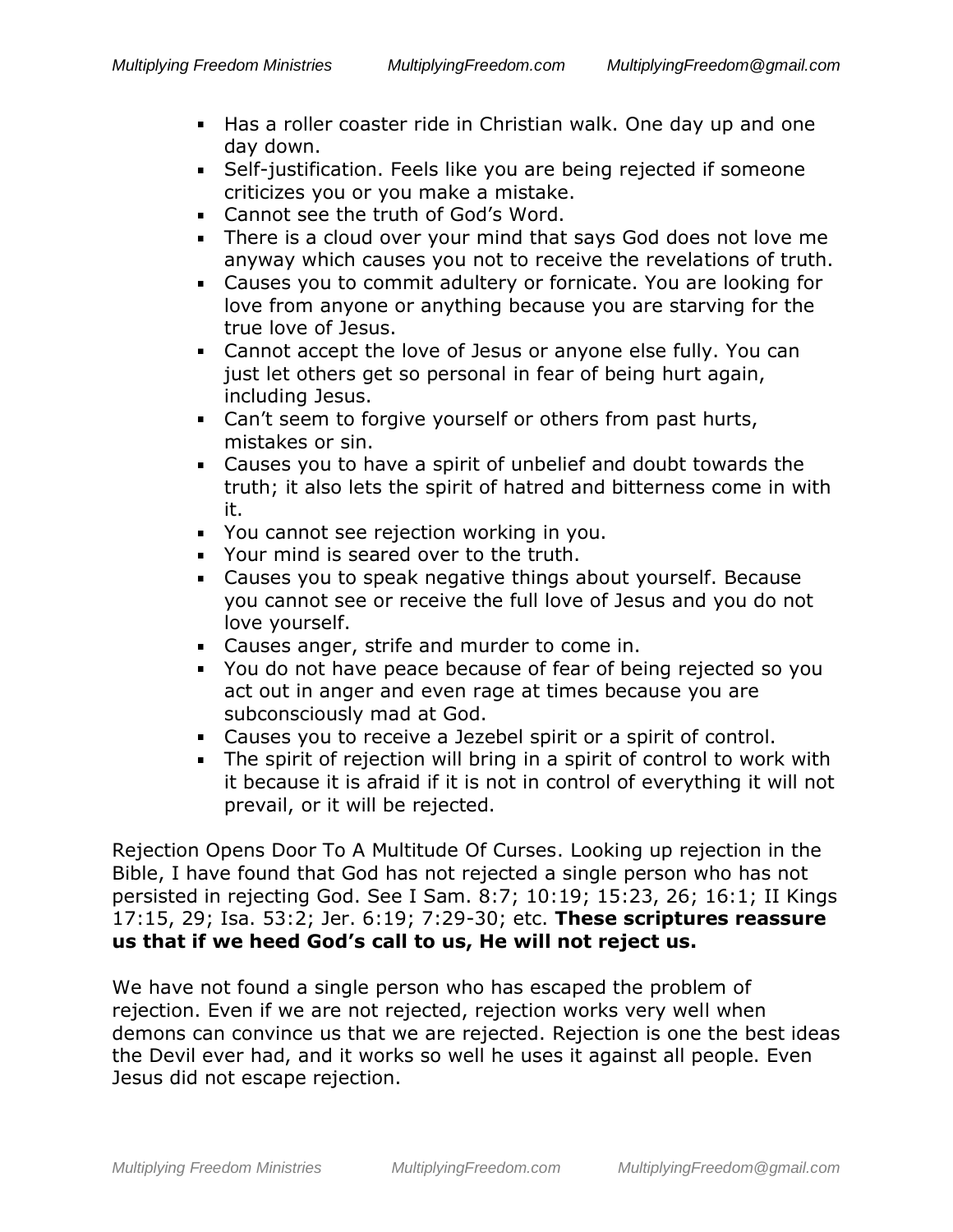*Isa. 53:3, He was despised and rejected and forsaken by man, … He was despised, and we did not appreciate His worth or have any esteem for Him. Jesus was totally rejected of men. The Devil did not stop using rejection on Jesus even when He was on the cross. Jesus' response was, Father, forgive them for they don't know what they do.*

The Devil used rejection on Eve when he told her she would be like God was not that question in response to what Eve was probably thinking? If she had not been thinking this, she would not have taken the bait.

What does rejection do to you? It makes you open to all kinds of seduction because you do not feel complete nor settled. It may be a respectable seduction like food, work, play, prestige, money or non-respectable like street drugs, abnormal sexual activities, murder, abortion, witchcraft, etc. The person is always trying to find something to fix that spot so they will fell all right.

Rejection is behind over working, lying, greed, denying a problem exists or our ability to control it, deception, etc. The work of the Holy Spirit within us is to bring us into proper self-control, peace and joy (Gal. 5:22-26).

#### **Rejection Leading To Sexual Perversions**

Sexual perversions represent an extreme attempt to overcome rejection. Sexual experiences, real or imaginary, can never satisfy the need for genuine love. They are the Devil's substitutes for real love and leave a person ridden with frustration and guilt. Sex is not love!

The person who has a deep sense of rejection feels insecure and inferior. Since the person has been rejected or fears rejection, he is driven to pamper self … to push self. He is thereby trying to overcome feelings of rejection. One who feels rejected wants to feel important.

The disturbance and disintegration of personality known as schizophrenia or dementia praecox is frequently encountered by the deliverance minister. I would estimate that as many as one fourth of those who come to us for deliverance are found to have the schizophrenic pattern. The Lord has graciously given to Frank and Ida Mae Hammond a special revelation on the problem which enables us to deal with such cases more effectively.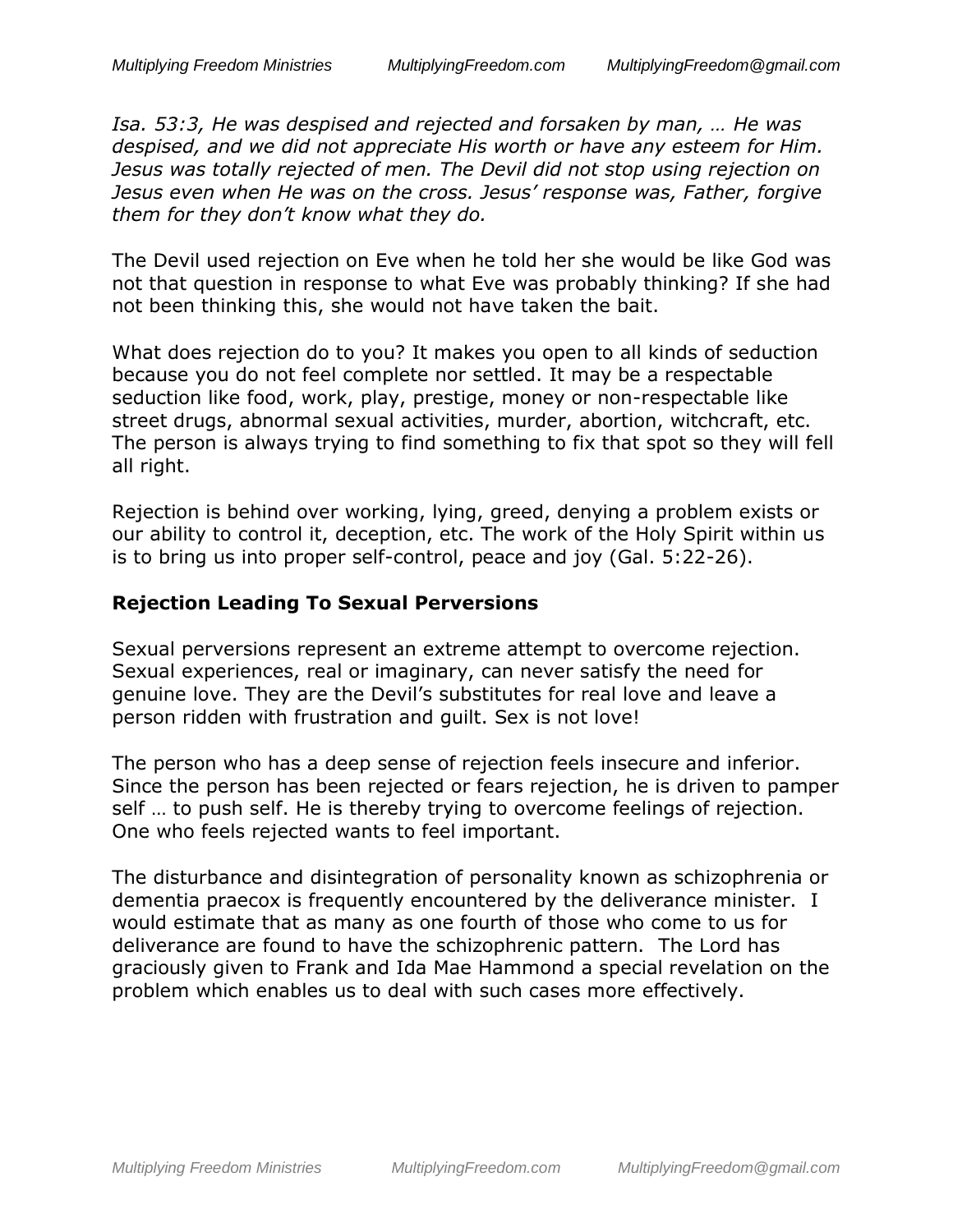#### **Prayer to Renounce Rejection**

Lord I command the spirit of rejection, when people rejected me, my friends rejected me or my parents or my family rejected me, to come out of me now in the name of Jesus.

I command the spirit of rejection and self-rejection to come all the way out of me and leave me now never to return in the name of Jesus Christ.

I receive acceptance from you Lord, you are my Father and I know you love me. I command out of me every demon that attacks my physical body. I command the spirits that attack my physical body to leave me now and never return in the name of Jesus Christ.

I break the power of this illness, disorder, infirmity, in the name of Jesus Christ and I apply the blood of Jesus to it.

I command the spirits of these things to leave me now [names] in the name of Jesus. Infirmities of every sort come out in the name of Jesus Christ.Thank you Lord.

I break the power of any demon that is causing problems in my life and all their kindred spirits and command them to leave me now.

I forgive everyone that offended me and ask you please to bless them and save them.

[This doesn't imply you have not been hurt, you may have been very hurt, and what happened may have been very wrong, but it means that you personally forgive them.]

I command out of me every spirit that tortures me and command that they drop away from me now. Every demon that was assigned to my unforgiveness, I command them to leave me now in Jesus' name and never to return.

I command every spirit that is not the spirit of God to leave me now in Jesus' name. Resentment, bitterness, hatred leave me now. I command out of me every spirit of loneliness, all spirits of discouragement, depression, despair, despondency, shame, defeat, hopelessness, death and suicide, heaviness, gloom, disgust, suicide and death, leave me now in the name of Jesus.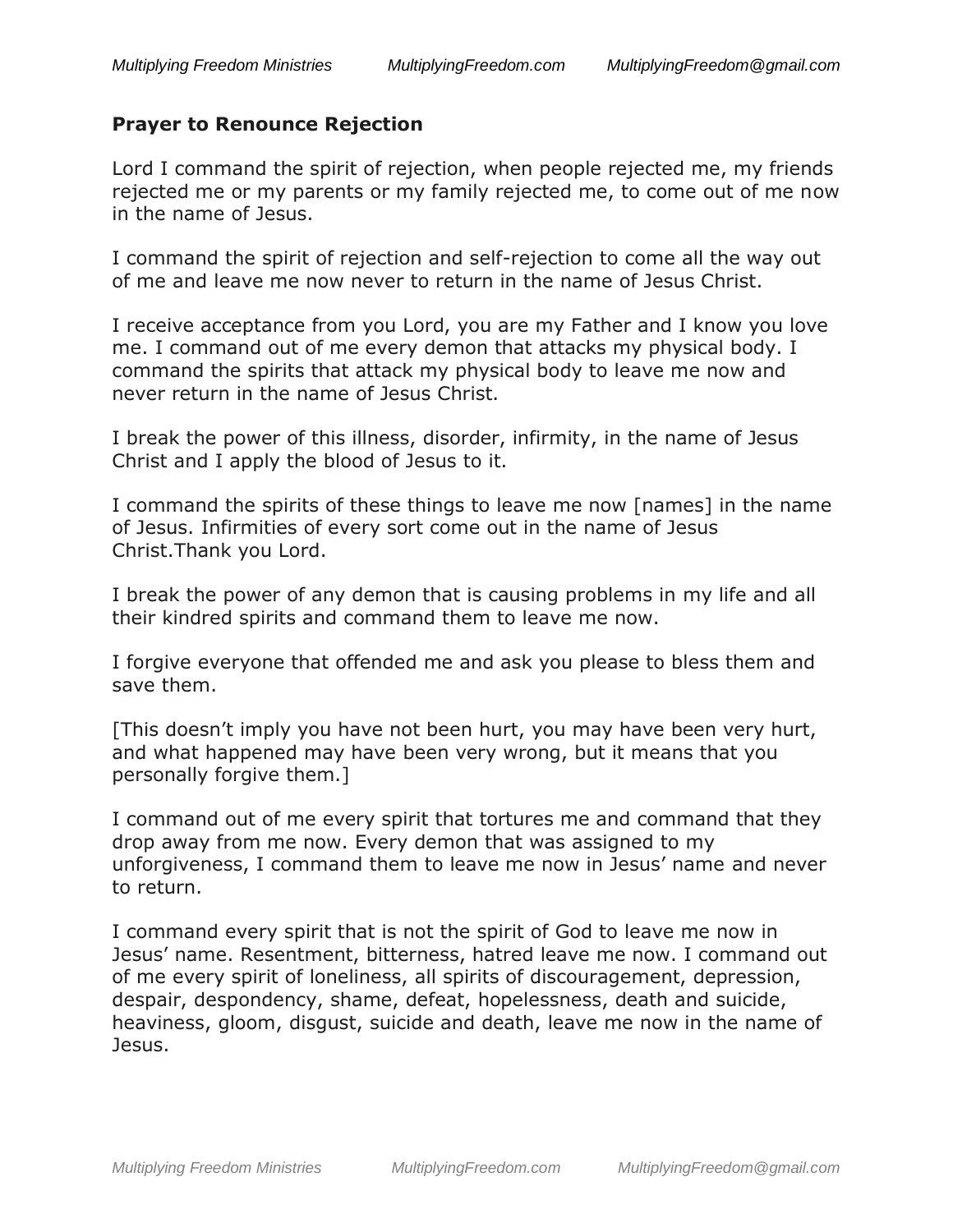I command out of me in the name of Jesus every spirit that has caused me to dry up in the things of God, every spirit that has occupied me when I ought to be occupying the land.

I command every spirit that tormented me to leave me now in Jesus' name and I break their power in the name of Jesus. I command every spirit of mental disorder, confusion, forgetfulness, mind-binding, mind-control, bipolar, double-mindedness, schizophrenia, senility, mental instability, madness, fear of people, fear of germs, paranoia, hallucinations of the mind, all evil spirits of the mind, dread, anxiety, phobias, compulsive and persistent fear to come out of me, all the way out of me, and leave me now in the name of Jesus Christ.

"For God hath not given us the spirit of fear; but of power, and of love, and of a sound mind." (2 Timothy 1:7)

Amen.

**More Rejection Prayers** *(you can combine the prayers as lead, these are a few examples.)*

Lord Help me to find my true personality, take me back to my childhood days, show me all the openings that came about through hurts, abuses and the absence of love. So I can release those people who offended me and secure for myself, freedom from all the emotional bondages that came through my wrong response to being rejected. So that I can once more walk in who I really am and not the false personality that I now am.

Purge my soul O Lord, so that I can be pure, so that I can look forward to your resurrection hope, that when you appear, I shall be like you.

Lord, have your way in my life, let your abiding presence grow in me continually, till your manifested presence is seen in me.

Lord, remove the blockage, hurts from my life so that your love can flow through me to influence the lives of others for you.

Lord, flood us with your love so that we can be confident and fearless for perfect love casteth out all fear.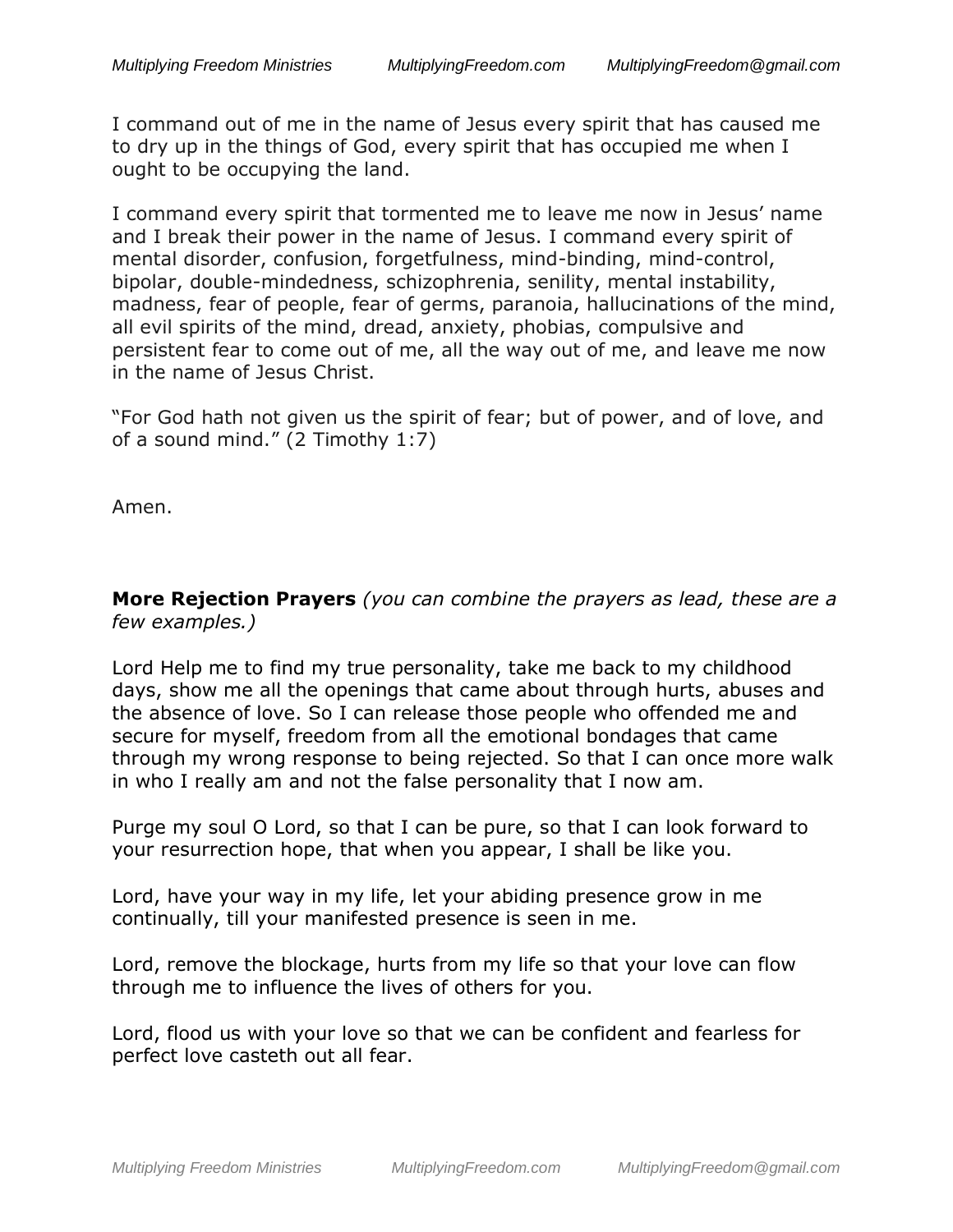Lord, deliver me from rejection, so your love can begin to flow through me, so I can love my family, wife, spouse, etc.

Lord, heal my brokenness, heal my children, destroy the devil's kingdom, so your love can be seen in my life.

I forgive those who have rejected me, been bitter against me and have rebelled against me.

Please forgive me for rejection, bitterness and rebellion against others.

In the name of Jesus Christ, I command the spirits to come out of the unconscious, subconscious, and unconscious mind.

I command the families of rejection, bitterness and rebellion and all other families to come out of me and bring your works, fruits, roots with them as your names are called.

I BREAK THE CURSE OF REJECTION from the womb and any curses of illegitimacy that may be upon me or my family, even back to Adam and Eve on both sides of the family, in Jesus name.

I revoke and denounce all rejection, rejection curses, perceived rejection, rejection in the womb curses.

I revoke and denounce all inner vows and bitter root judgments, spoken over me or any of my ancestors in Jesus name.

I denounce all iniquities and negative emotions over myself and all my ancestors, including: anger at God, **mental, physical, verbal, emotional and sexual abuse**, bitter root, jealousy, envy, un-forgiveness, grief, shame, false guilt, anger at rejection, shame of rejection and abandonment.

WE BIND, PARALIZE AND CAST OUT REJECTION AND ALL YOUR EVIL FRUITS.

You witchcraft control demons, we bind any other spirits especially involving habits such as smoking, drinking and sexual lapses.

We break your hold off of them and command you to loose me in the name of Jesus.